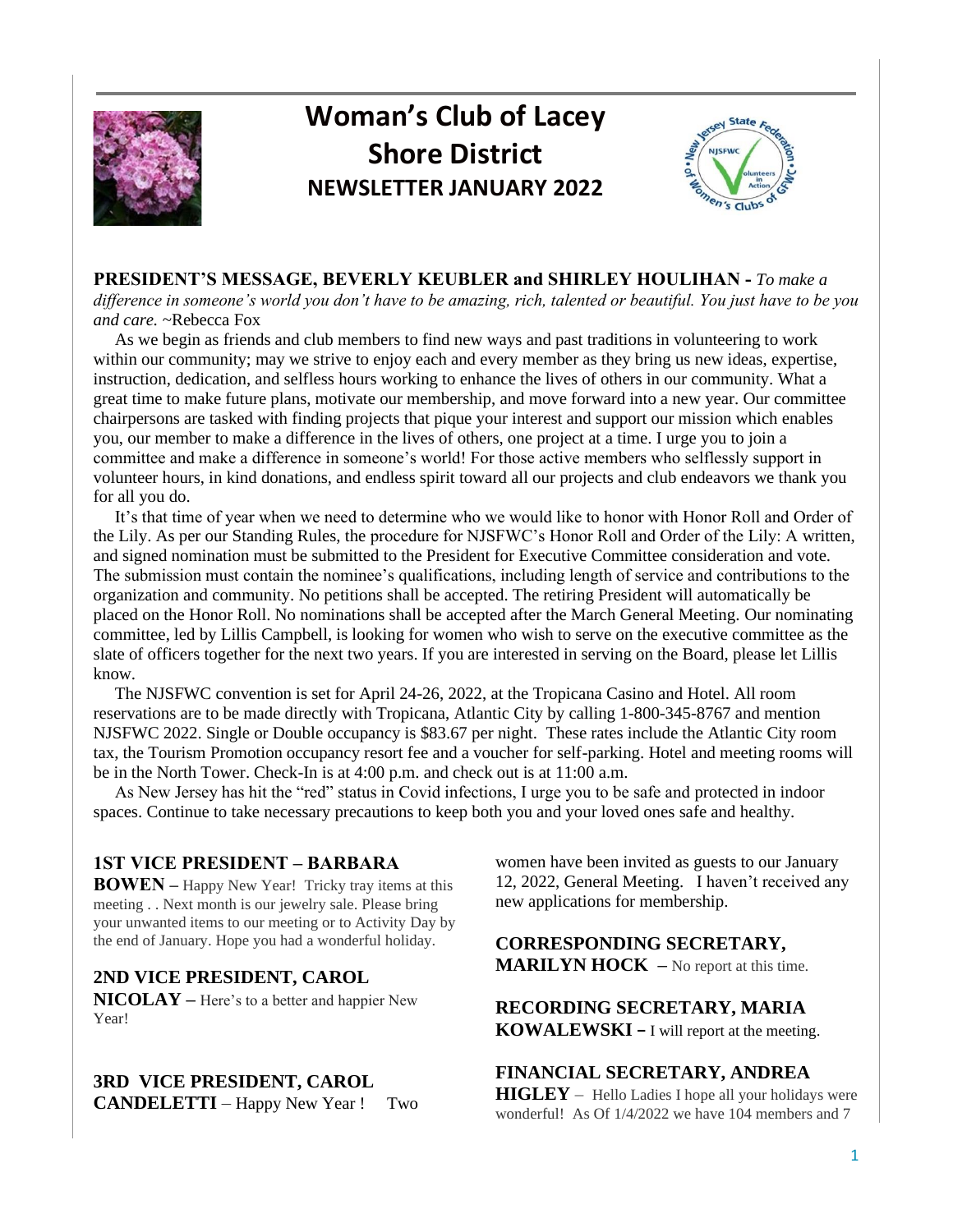honorary. All our licenses are in for the new year so far. Please remember since covid it takes quite a while to get a new license so if you're planning any events that you will need a license for please let me know asap. IF I know far enough ahead of time there should be no problem ! As you all know our dues are due in March. The amount is 36.00 . If anybody would like to pay in January or February it will be gladly accepted! Regards Andrea

#### **TREASURER, JOAN SCHULER** –The NJ

Annual Report (online) has been filed with the Department of the Treasury for 2022. The monthly report will be available at the meeting. Wishing everyone a blessed and great New Year!

# **FEDERATION SECRETARY** - **LORI**

**VIRCILLO -** January Shore District meeting will be held virtually via Zoom on 1/24. NJSFWC Convention will be held at the Tropicana-April 24, 25, and 26. Shore District Spring Conference will be on April 19 at the Lobster Shanty Point Pleasant Beach 10:30 AM. Cost is \$43.

#### **COMMUNITY SERVICE PROGRAMS**

#### **ARTS & CULTURAL: Adrienne Melnyk** –

HAPPY NEW YEAR!

# **CONSERVATION: Joyce Huffert, Diane Moser, Diane Bauerhuber, Fran Geduldick** -

Wishing everyone a Happy and Healthy New Year! Hope to see you at the meeting!

# **EDUCATION: Debbie Smith and Lori**

**Vircillo –** Happy New Year to all! Hope everyone stays healthy!

#### **HOME LIFE: Carol Jones, Sheila**

**Anderson** – Please continue to bring eyeglasses, aluminum tabs and cell phones to each meeting. Every donation counts! Thanks!

## **NURSING HOME: Sally Blood, Joyce Huffert and Andrea Higley** – In need of

the following items: toiletries, toothpaste, toothbrushes, stuffed animals, dolls and gentle used clothing. Please bring the items to our general meetings.

# **INTERNATIONAL OUTREACH:**

**Carol LaVelle** – International Outreach is taking on a new project for our club. We are participating in "Operation Smile", a non-profit organization that helps fund hospitals around the world surgically repairing cleft chins and cleft palates on children.

I will be collecting items donated by our generous club members at each general meeting starting January 2022.

A suggested list of crafts & toys is as follows: Baby rattles, stacking toys (set), wood/plastic/plush blocks, soft foam/rubber balls, toy medical kit, "Little People" figures, baby dolls, pull-along toys, see'n'say toys, matchbox cars, basketball hoop, Barbie style dolls, jewelry/craft kit (set), liquid bottles, activity/coloring book, bowling/rug toss (set), building blocks medium (set), glitter tube wand, sidewalk chalk (pack), blow up balls, crayons, markers, construction paper, art/easel paper (roll), stickers, masking/scotch tape, foam/carpet play mat, large sheet and sanitizing wipes. These donated items will help occupy the children's time before and after surgery.

# **LITERATURE: Nancy Conway, Fran**

**Celantano –** Wishing everyone a happy and healthy new year. The next meeting of Literature is Tuesday, January 18th at noon. This month's book is A Beautiful Mystery. We are now meeting in Room C at the new Community Center, the old Knights building. The kitchen is well equipped, so we will have refreshments. Anyone willing to bring a baked item, please see Fran or me at the meeting. When leaving the meeting, you may pick up Magpie Murders.

# **PUBLIC ISSUES: Carol Crotty** – At our

December meeting members contributed 64 cans of tuna and 32 miscellaneous items. Great participation. Thank you.

#### **Happy New Year to All.**

**Wrapped In Love Program -** 11 blankets were donated so far this month. Yarn is available for all interested in knitting or crocheting for this program. Thank you to all who contribute to this effort.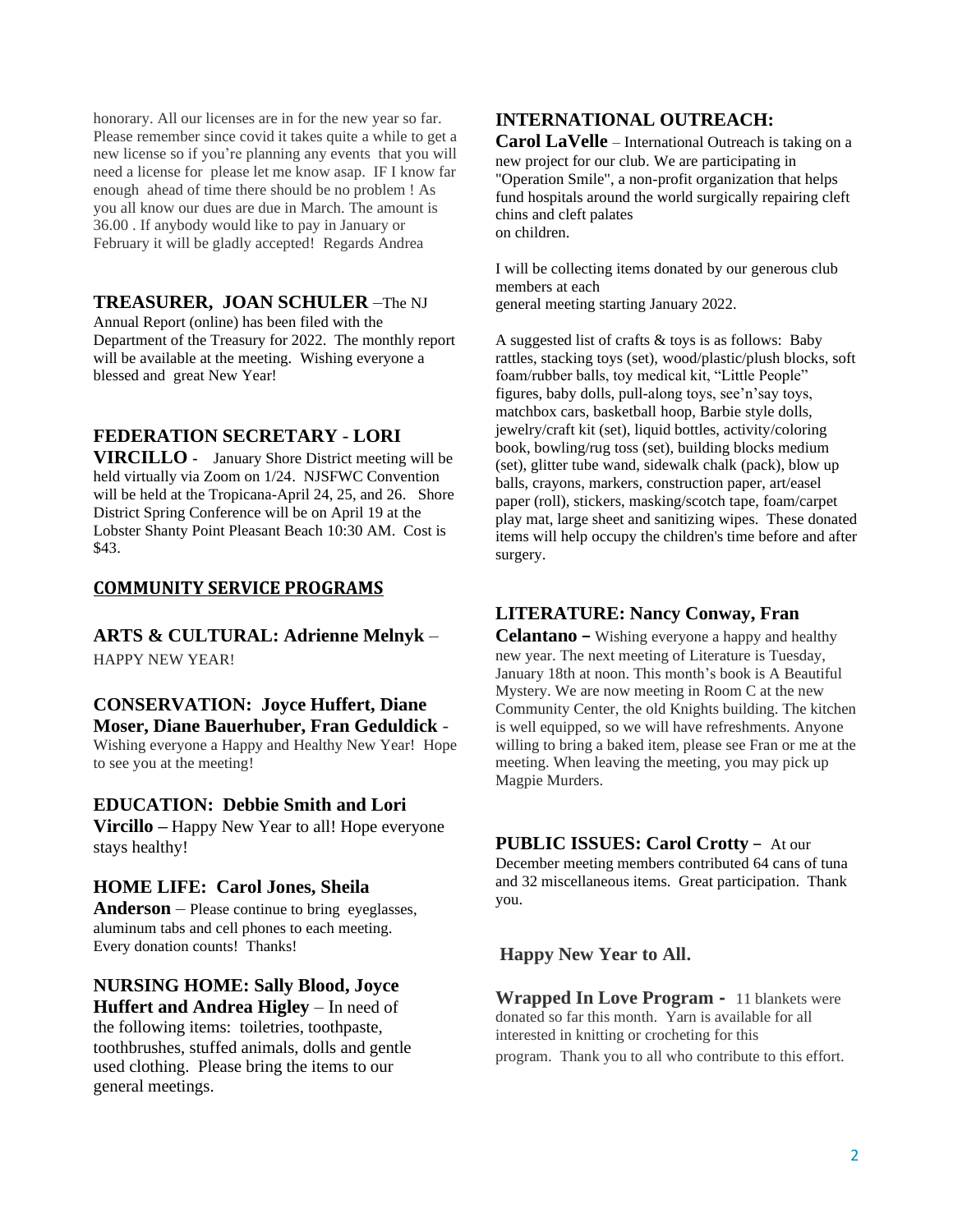#### **NJ SHARING NETWORK: Jo Facciolli, Adrienne Melnyk and Joan Schuler -** Planning

is underway for the *2022 5K Celebration of Life* in Long Branch. I will be asking for participants to walk in this 5K and represent a donor family from Lacey Township who doesn't already have a sponsor. I will provide additional information as the weeks pass and the meetings become more frequent. The 5K Celebration of Life is a healing and uplifting experience for those whose lives have been touched by organ and tissue donation and transplantation. You don't want to miss this one.

# **STANDING COMMITTEES**

#### **COMMUNITY IMPROVEMENT PROGRAM: Mariana Marzacco, Chairperson**

# **50/50/ Raffle for Multiple Disability Program**

Congratulations to Monika Sisbarro on winning \$145 at our December General Meeting. Thank you to everyone for your support. HOPING YOU ALL HAD A WONDERFUL HOLIDAY AND BEST WISHES FOR A HAPPY, HEALTHY NEW YEAR.

#### **DOGGIE ANGELS: Lil Campbell, Rachel Clemmer and Rae Mauri –** Wishing the

members and their families a Happy New Year!

# **BY LAWS/PARLIAMENTARY:**

**Ellena DiCicco -** I want to wish everyone a happy and healthy New Year. We now have a new meeting place to continue our good work. Also we must remember that the virus is still with us so be safe and healthy. It would be a good idea to review our By Laws and Standing rules if you have some free time. Thank you, Ellena DiCicco

**EULOGIES: Nancy Fortin -** Sincere condolences to those of you who have lost loved ones in 2021. Wishing all WC of Lacey member's a happy, healthy and safe new year.

**NEWSLETTER: Joan Schuler**. Please forward information to [jschuler13@gmail.com](mailto:jschuler13@gmail.com) or 1-609-661-2100 by the Friday before the General Meeting date. Thank you.

# **REGISTRATION/PHONE: Lil Campbell, Linda Hintz**

#### **COMMUNICATIONS: Jo Facciolli**

If you are not receiving emails from the Club, make sure I have your email address. . [Jof1217@comcast.net](mailto:Jof1217@comcast.net)

**Website**: Please review for your department and let me know if there are any corrections or changes. Also if you wish to advertise your fundraiser on the website, you must send me your information.

**Photographer: Linda Hruska** – Welcome to our new member, Linda, who has graciously taken on this position.

#### **Facebook: Carol Candeletti**

**Roving Reporter**: **Joan Engelhardt –** Once again I was lucky enough to interview a busy and talented lady in the Women's Club of Lacey. Barbara Bowen has been a member since 2009. Married for 53 years to a retired policeman who served in Lakewood. In addition she is a mother to a daughter and son plus grandmother to three.

Born in Irvington, New Jersey, Barbara graduated from Newark University now known as Kean University. Barbara taught in the catholic school system for seven years, and completed 29 additional years in Mill Pond retiring in 2009. Retirement from teaching was just the beginning of her involvement with community service. Barbara was past president of the women's club and is now serving as 1st vice president. In the past Barbara served as past president of the teachers' union. Still active she is on Ocean County Retired Teachers Association Board.

In her free time Barbara loves reading and singing. She is a cantor at St. Pious church and sings in their choir. For exercise she is a pickleball player. Barbara feels that being involved with family, staying involved in activities is the way to be happy. With that in mind Barbara is a happy, fun-loving member of the Forked River Community. Thank you, Barbara, for this interview.